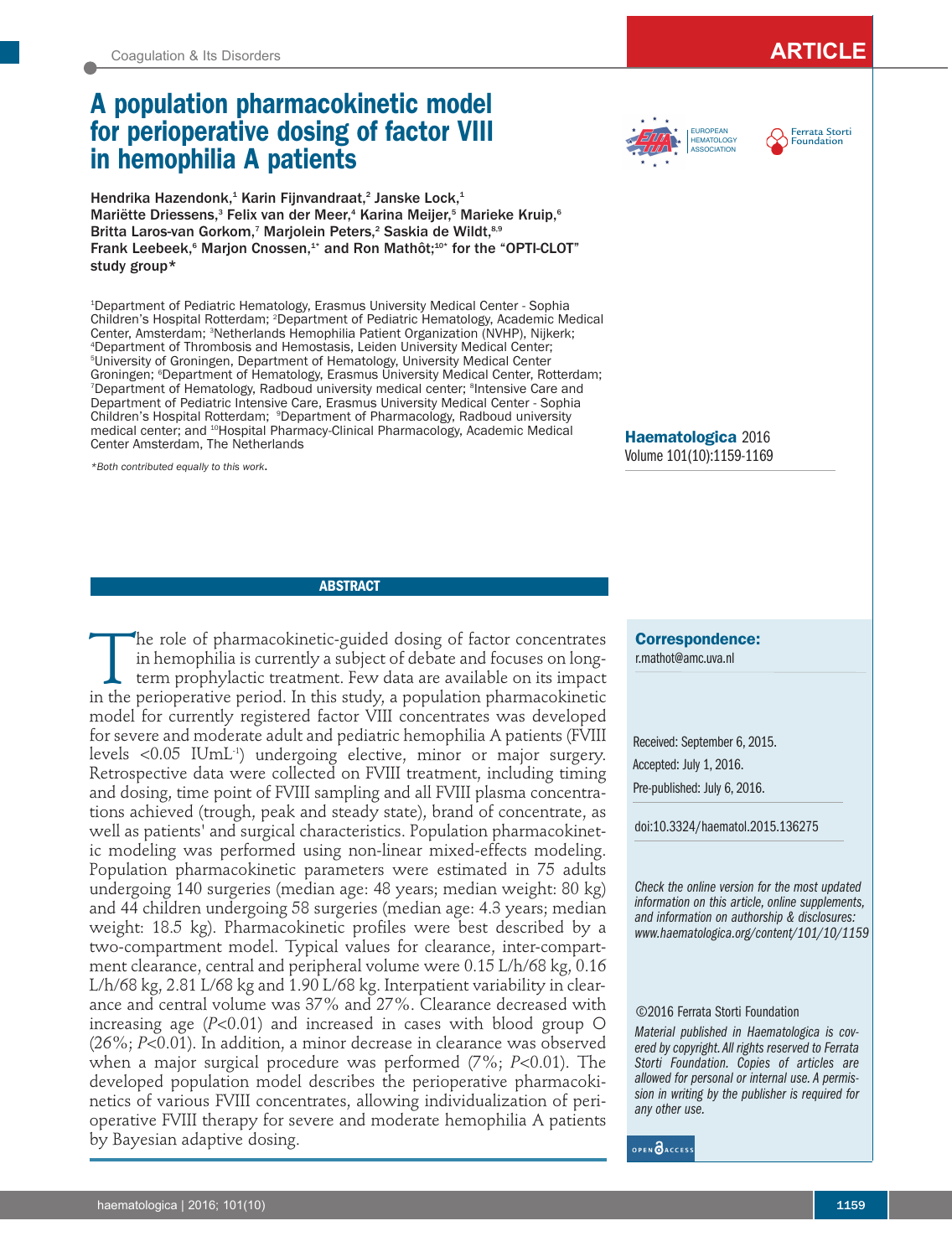## **Introduction**

Hemophilia A is an X-linked hereditary bleeding disorder characterized by a deficiency of coagulation factor VIII (FVIII). Current management of hemophilia patients consists of replacement therapy with plasma derived or recombinant factor concentrates in case of acute bleeding ("on demand") or to prevent spontaneous or perioperative bleeding ("prophylaxis"). The aim of long-term prophylactic treatment is to prevent severe joint damage and subsequent long-term invalidity by raising FVIII trough plasma concentrations to at least  $0.01$  IUml<sup>-1</sup>.<sup>1,2</sup> To acquire adequate hemostasis in the surgical setting, normalization of coagulation factor levels is advocated for 7-14 days after surgery in most perioperative protocols.<sup>3</sup>

Treatment with factor concentrates is costly. In the Netherlands, total annual costs of replacement therapy are estimated at more than 130 million euro and include costs for prophylactic and "on demand" treatment.<sup>4-7</sup> In the Canadian Hemophilia Registry, perioperative consumption amounts to 1%-3% of the total annual amount administered.<sup>8</sup>

As we have reported earlier, coagulation factor plasma concentrations as recommended by National and International Guidelines are often exceeded in the perioperative setting to avoid lower plasma concentrations and a possibly higher bleeding risk, with additional costs.<sup>9,10</sup> In a retrospective analysis of hemophilia A patients undergoing surgery, 45% of FVIII plasma concentrations were below the target range during the first 24 hours after surgery and 75% of the plasma concentration were above the target range after six days of hospitalization. In addition, a reduction of 44% in factor concentrates could have been reached if plasma concentrations had been maintained within target levels in the perioperative setting.<sup>9</sup>

In the prophylactic setting, Carlsson *et al*. have shown that FVIII consumption can be significantly reduced by application of pharmacokinetic (PK) modeling to individualize dosing regimens.11-14 In the perioperative setting, Longo *et al*. have reported excessive FVIII consumption and clearance in 50% of surgical hemophilia patients due to unidentified factors.<sup>15</sup> This suggests mechanisms of increased clearance due to hemostatic challenges during surgery. Although an initial preoperative factor concentrate bolus dose may be individualized by individual PK parameters obtained after an individual PK profile based on a prophylactic population PK model, this may not be applicable as soon as a surgical procedure is initiated. A perioperative population PK model, however, would make PK-guided iterative adaptive Bayesian dosing with a potential concomitant decrease of factor concentrate consumption possible. During this procedure individual PK parameters are iteratively up-dated by combining PK information (e.g. dose, concentration, time) from the indi-

vidual patient with *a priori* PK information (e.g. average clearance, variability) from the population. But this information is not currently available and has, therefore, never been performed.

In order to construct a perioperative population PK model of this kind, to facilitate Bayesian adaptive dosing in severe and moderate hemophilia A, we collected detailed retrospective FVIII infusion data in patients who had undergone surgery under replacement therapy with various similar FVIII concentrates from five hemophilia treatment centers.

# **Methods**

#### *Patients' characteristics and data collection*

Severe and moderate hemophilia A patients of all ages with FVIII plasma concentration less than 0.05 IUml<sup>-1</sup> who had undergone elective, minor or major surgical procedures between 2000 and 2013 from five Academic Hemophilia Treatment Centers in the Netherlands were included.<sup>9</sup> Patients received replacement therapy consisting of various recombinant factor concentrates (Kogenate FS: Bayer, Berkely, Ca, USA; Helixate FS: CSL Behring, Marburg, Germany; Advate and Recombinate: Baxter Bioscience, Thousand Oaks, CA, USA; Refacto AF: Pfizer, New York, NY USA) or plasma derived factor concentrates (Aafact: Blood Transfusion council of the Netherlands Red Cross; Hemofil M: Baxter Bioscience, Thousand Oaks, CA, USA) to achieve target FVIII plasma concentrations as set by the National Hemophilia Consensus. This guideline recommends peak and trough FVIII plasma concentrations on consecutive postoperative days (Table 1): 0-24 hours 0.80-1.00 IUml-1; 24-120 hours 0.50-0.80 IUml-1 and more than 120 hours 0.30-0.50 IUml<sup>-1.3</sup> The following retrospective data were collected: FVIII dosages, detailed timing of administration and timing of FVIII blood sampling, mode of infusion (continuous or bolus infusion), all achieved FVIII plasma concentrations (both trough, peak and steady state plasma concentrations), patients' and surgical characteristics, and concomitant medication with a possible effect on hemostasis (i.e. tranexamic acid, heparin, desmopressin and non-steroidal anti-inflammatory drugs). Patients' characteristics included: body weight, length, lean body mass,<sup>16,17</sup> body mass index (BMI),<sup>18</sup> blood group, von Willebrand Factor (VWF) antigen and VWF activity (historically measured), liver and renal function, clinical bleeding phenotype, history of FVIII inhibiting antibodies, intensity of prophylactic dosing regimen, brand of concentrate, and treatment center. Surgical characteristics included type and severity of surgical procedure categorized into minor, major and high risk according to Koshy *et al*. 19 In all centers, FVIII plasma concentrations were measured by one-stage clotting assays. The study was not subject to the conditions of the Medical Research Involving Human Subjects Act, as patient data were analyzed anonymously. The study was approved by all local Medical Ethics Committees; one center required prior patient informed consent.

### Table 1. Prevalence of under- and overdosing in the perioperative period.\*

| <b>Time (hours)</b> | $0 - 24$                         |                               |     | 24-120                              | >120                             |                                |  |
|---------------------|----------------------------------|-------------------------------|-----|-------------------------------------|----------------------------------|--------------------------------|--|
| Consensus           | $0.80 - 1.00$ IUml <sup>-1</sup> |                               |     | $0.50 - 0.80$ IUml <sup>-1</sup>    | $0.30 - 0.50$ IUml <sup>-1</sup> |                                |  |
| % above             | 33%                              | $>1.00$ IUml <sup>-1</sup> )  | 59% | $>0.80$ IUml <sup>-1</sup> )        | 75%                              | $>0.50$ IUml <sup>-1</sup> )   |  |
| % below             | 45%                              | $< 0.80$ IUml <sup>-1</sup> ) | 7%  | $\lesssim$ 0.50 IUml $^{\text{th}}$ | 9%                               | $\sim 0.30$ IUml <sup>-1</sup> |  |
|                     | .                                |                               |     |                                     |                                  |                                |  |

*\*According to the National Hemophilia Consensus.*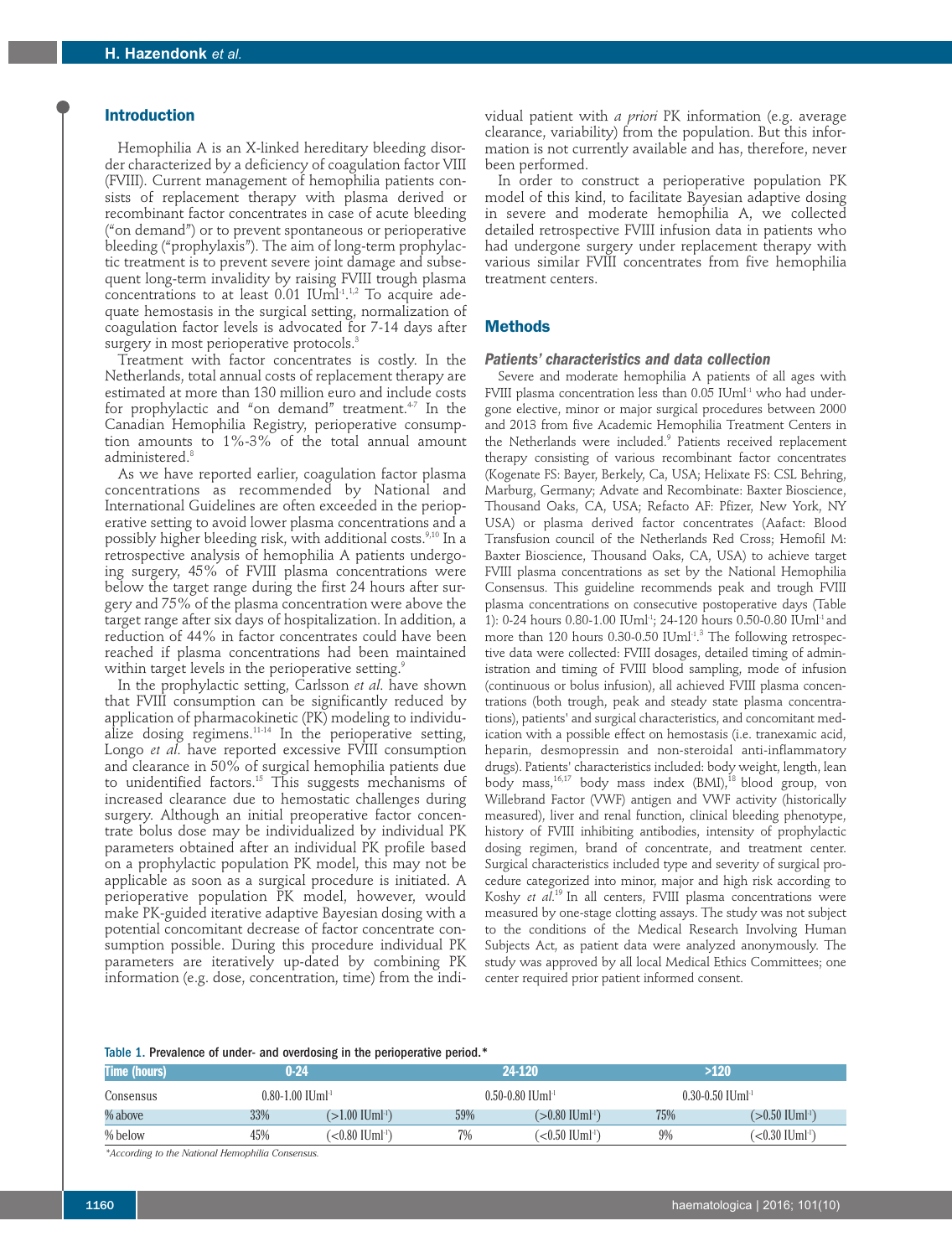## *Pharmacokinetic modeling*

Population PK is defined as the study of sources of variability in drug concentrations after dosing that occurs both in individual patients and between patients.<sup>20</sup> In the present population analy-

sis, all plasma concentration time points were analyzed simultaneously using non-linear mixed-effects modeling software (NON-MEM v.7.2.0; Globomax LLC, Ellicott City, Maryland, USA).<sup>21</sup> All PK-related abbreviations and terminology are described in *Online*

|  | Table 2. Characteristics of the study population. |  |  |  |
|--|---------------------------------------------------|--|--|--|
|--|---------------------------------------------------|--|--|--|

| <b>Patients' characteristics</b>                                            | <b>Total cohort</b>    |                 | <b>Adults</b><br>N. (%); or median |                 | <b>Children</b>                |                       |
|-----------------------------------------------------------------------------|------------------------|-----------------|------------------------------------|-----------------|--------------------------------|-----------------------|
|                                                                             |                        |                 | [minimum; maximum]                 |                 |                                |                       |
|                                                                             |                        |                 |                                    |                 |                                |                       |
| N. of patients                                                              | 119<br>$40\,$          | $[0.2 - 78]$    | 75<br>48                           | $[19-78]$       | 44<br>4                        | $[0.2 - 17.3]$        |
| Age (years)<br>Weight (kg)                                                  | 75                     | $[5-111]$       | 80                                 | $[45-111]$      | 19                             | $[5-85]$              |
| Severe hemophilia                                                           |                        |                 |                                    |                 |                                |                       |
| (FVIII levels <0.01 IUml <sup>-1</sup> )                                    | 83                     | (69.7)          | 49                                 | (65.3)          | 34                             | (77.3)                |
| On prophylaxis                                                              | 84                     | (70.6)          | 51                                 | (68.0)          | $33\,$                         | (75.0)                |
| Blood group O*                                                              | 51                     | (50.5)          | 34                                 | (50.0)          | 17                             | (51.5)                |
| Historical VWF levels (mmoll)                                               |                        |                 |                                    |                 |                                |                       |
| Antigen                                                                     | 1.1                    | $[0.3 - 2.5]$   | 1.2                                | $[0.3 - 2.5]$   | 0.9                            | $[0.5-2.3]$           |
| Activity                                                                    | 1.1                    | $[0.2 - 2.7]$   | 1.4                                | $[0.2 - 2.7]$   | 0.9                            | $[0.4 - 1.7]$         |
| Surgical characteristics<br>Total n. of surgical procedures                 | 198                    |                 | 140                                |                 | 58                             |                       |
| N. of patients undergoing:                                                  |                        |                 |                                    |                 |                                |                       |
| 1 procedure                                                                 | $75\,$                 | (63.0)          | 43                                 | (57.3)          | $32\,$                         | (72.7)                |
| 2 procedures                                                                | 26                     | (21.8)          | 15                                 | (20.0)          | 11                             | (25.0)                |
| 3 procedures                                                                | $\boldsymbol{9}$       | (7.6)           | $\boldsymbol{9}$                   | (12.0)          | $\bf{0}$                       | (0.0)                 |
| >4 procedures                                                               | $\boldsymbol{9}$       | (7.6)           | $\,8$                              | (10.7)          | $\mathbf{1}$                   | (2.3)                 |
| Major surgical procedure                                                    | 97                     | (49.0)          | 86                                 | (61.4)          | 11                             | (19.0)                |
| Type of surgical procedure                                                  |                        |                 |                                    |                 |                                |                       |
| General                                                                     | 6                      | (3.0)           | 6                                  | (4.3)           | $\boldsymbol{0}$               | $\theta$              |
| Colo-rectal                                                                 | 5                      | (2.5)           | 4                                  | (2.9)           | 1                              | (1.7)                 |
| Vascular                                                                    | 1                      | (0.5)           | 1                                  | (0.7)           | $\boldsymbol{0}$               | $\pmb{0}$             |
| Cardio-thoracic                                                             | 1<br>94                | (0.5)<br>(47.5) | 1<br>91                            | (0.7)<br>(65.0) | $\boldsymbol{0}$<br>$\sqrt{3}$ | $\mathbf{0}$<br>(5.2) |
| Orthopedic<br>Urology                                                       | 12                     | (6.1)           | $\overline{4}$                     | (2.9)           | 8                              | (13.8)                |
| Maxillofacial                                                               | $\,2$                  | (1.0)           | $\overline{2}$                     | (1.4)           | $\boldsymbol{0}$               | $\pmb{0}$             |
| Ear-nose-throat                                                             | 11                     | (5.6)           | $\boldsymbol{6}$                   | (4.3)           | $\sqrt{5}$                     | (8.6)                 |
| Eye                                                                         | $\sqrt{3}$             | (1.5)           | $\sqrt{3}$                         | (2.1)           | $\theta$                       | $\theta$              |
| (Re)placement of central                                                    | 32                     | (16.2)          | 1                                  | (0.7)           | 31                             | (53.4)                |
| intravenous catheters                                                       |                        |                 |                                    |                 |                                |                       |
| Miscellaneous                                                               | 31                     | (15.7)          | 21                                 | (15.0)          | 10                             | (17.2)                |
| Replacement therapy with factor concentrate, hospitalization and blood loss |                        |                 |                                    |                 |                                |                       |
| Mode of infusion<br>Continuous                                              | 115                    | (58.1)          | 88                                 | (62.9)          | 27                             | (46.6)                |
| <b>Bolus</b>                                                                | 83                     | (41.9)          | 52                                 | (37.1)          | 31                             | (53.4)                |
| Product type                                                                |                        |                 |                                    |                 |                                |                       |
| Recombinant                                                                 | 152                    | (76.8)          | 99                                 | (70.7)          | 53                             | (91.4)                |
| Plasma derived                                                              | 46                     | (23.2)          | 41                                 | (29.3)          | $\sqrt{5}$                     | (8.6)                 |
| Duration of hospitalization (days)                                          | 9                      | $[1 - 50]$      | 9                                  | $[1-50]$        | 7                              | $[1 - 16]$            |
| Complications during the perioperative period                               |                        |                 |                                    |                 |                                |                       |
| N. of patients with a complication                                          |                        |                 |                                    |                 |                                |                       |
| Bleeding                                                                    | 48                     | (24.2)          | 45                                 | (32.1)          | $\sqrt{3}$                     | (5.2)                 |
| Re-operation<br>Hemoglobin drop $>20$ gL <sup>1</sup>                       | $\boldsymbol{6}$<br>38 | (3.0)           | 6                                  | (4.3)           | $\bf{0}$                       | $\left( \right)$      |
| and/or erythrocyte transfusion                                              |                        | (19.2)          | 36                                 | (25.7)          | $\sqrt{2}$                     | (3.4)                 |
|                                                                             |                        |                 |                                    |                 |                                |                       |
| Bleeding with prolonged hospitalization                                     | 5                      | (2.5)           | 4                                  | (2.9)           | 1                              | (1.7)                 |
| Thrombosis                                                                  | 0                      | $\bf{0}$        | $\boldsymbol{0}$                   | $\theta$        | $\boldsymbol{0}$               | $\pmb{0}$             |
| <b>FVIII</b> data                                                           |                        |                 |                                    |                 |                                |                       |
| 1124<br>FVIII measurements (trough, peak and SS) 1389<br>265                |                        |                 |                                    |                 |                                |                       |
| Prior to surgery                                                            | 158                    | (11.4)          | 114                                | (10.1)          | 44                             | (16.6)                |
| Day $1(0 - 24 hours)$                                                       | $323\,$                | (23.2)          | 246                                | (21.9)          | 76                             | (28.7)                |
| Day 2 - 5 (24 - 120 hours)                                                  | 473                    | (34.0)          | 363                                | (32.3)          | $110$                          | (41.5)                |
| Day $> 6$ ( $> 120$ hours)                                                  | 436                    | (31.4)          | 401                                | (35.7)          | $35\,$                         | (13.2)                |

*N.: number; %: percentages; kg: kilogram; FVIII: coagulation factor VIII; IUml<sup>1</sup>: international units per milliliter; BU: Bethesda Units; VWF: von Willebrand factor; mmoll<sup>1</sup>: millimolar per liter; gL-1: gram per liter; SS: steady state; \*blood group known for 101 patients.*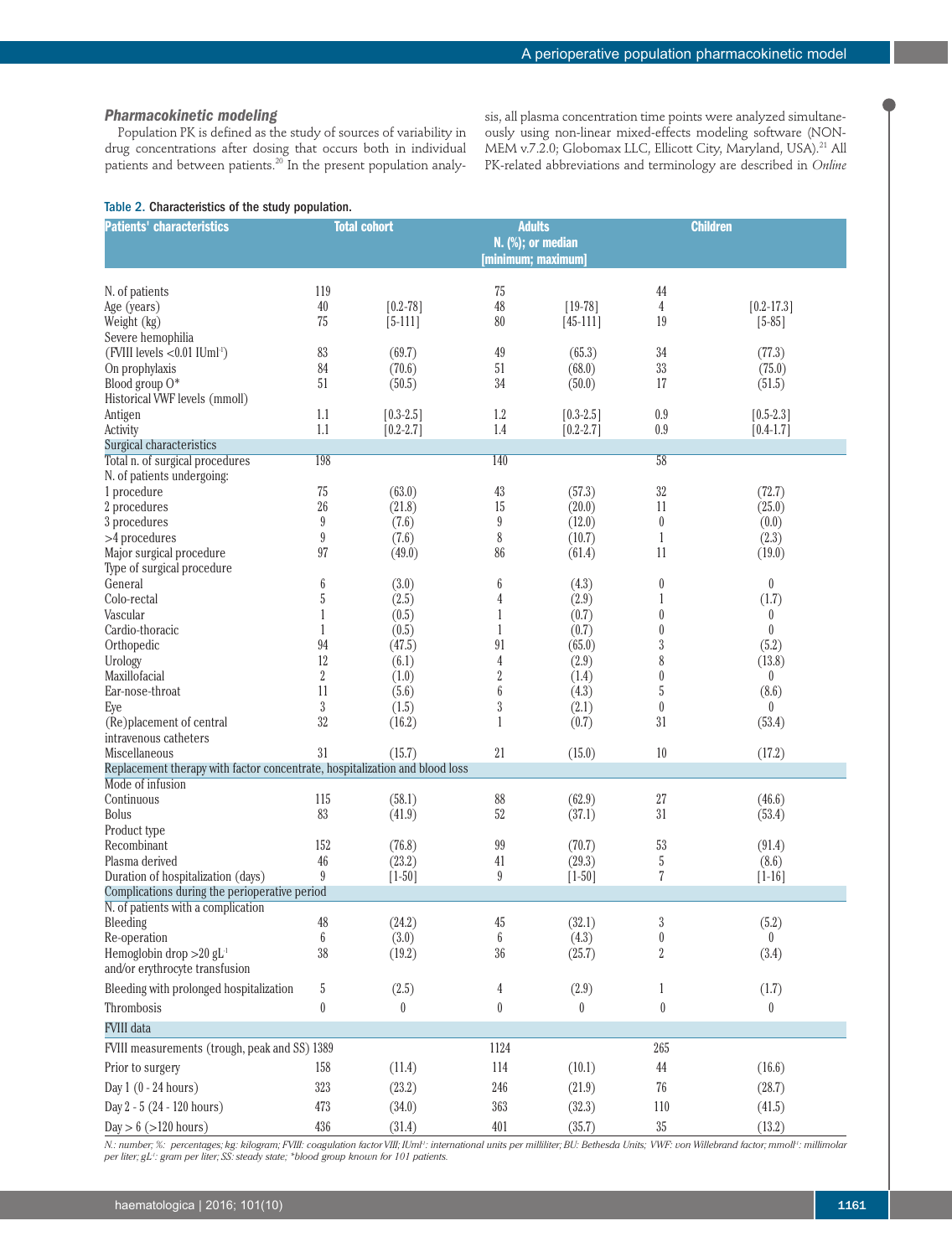*Supplementary Table S1*. More specifically, first-order conditional estimation (FOCE) method with interaction was applied, allowing interaction between structural and residual variance components. The statistical package R v.2.14.2 (The R Foundation for Statistical Computing) and Xpose version  $4^{22}$  were used for data set checkout, exploration and model diagnostics. Pirana software was used as an interface between NONMEM, R and Xpose.<sup>23</sup>

Model diagnostics included the evaluation of the goodness of fit plots, the objective function value (OFV), the precision of the parameter estimates and the shrinkage of estimated random parameters. The OFV is a measurement of goodness of fit of the model and is proportional to minus two times the logarithm of the likelihood (-2log likelihood) of the data. Competing hierarchical models were compared by calculating the difference between their OFV. This ratio is assumed to be  $\chi^2$  distributed. Therefore, if models differ by one parameter, a decrease in OFV of 3.84 corresponds to *P*=0.05 (1 degree of freedom) and OFV decreases of 6.63 and 10.8 correspond to *P*=0.01 and 0.001, respectively.

#### *Structural model development*

FVIII plasma concentrations were described by a two-compartment PK model. Estimated (fixed) parameters were clearance (CL), volume of distribution of the central compartment (V1), intercompartment clearance (Q), and volume of distribution of the peripheral compartment (V2). The structural model also accounted for the individual endogenous baseline FVIII plasma concentration. PK parameters were allometrically scaled to account for the wide range of body weights of both adult and pediatric patients. An allometric power model was used with power exponents fixed at 0.75 for clearances and 1.0 for volumes of distribution,  $24$  as described in the following equations:

$$
CL_i = \theta_{CL} \times (BW_i / 68)^{0.75}
$$
  

$$
VL_i = \theta_{V_i} \times (BW_i / 68)
$$

In this expression,  $CL_i$  and  $V_i$  are the typical clearance and central volume of distribution for an individual i with body weight BW<sub>i</sub> while  $\theta_{CL}$  and  $\theta_{V1}$  are the respective parameter values for a subject with a body weight of 68 kilogram.



Figure 1. Perioperative FVIII plasma concentrations and visual predictive check for observed FVIII plasma concentrations. Perioperative FVIII plasma concentrations consist of trough, peak and steady state concentrations for both modes of therapy (continuous infusion and bolus infusion therapy). Visual predictive check for the observed FVIII plasma concentrations, given the final model. Observed FVIII plasma concentrations and mean, 5<sup>th</sup> percentile and 95<sup>th</sup> percentile observed and simulated FVIII plasma concentrations.

| <b>Model</b>                        |                                                                         | <b>NOP</b> | 0 <sub>FV</sub> |  |
|-------------------------------------|-------------------------------------------------------------------------|------------|-----------------|--|
| Structural model*                   |                                                                         |            |                 |  |
|                                     | One compartment with IIV on V1 and CL                                   |            | $-2604.5$       |  |
|                                     | Two compartments with IIV on V1 and CL                                  |            | $-2799.3$       |  |
|                                     | Inclusion of individual endogenous baseline FVIII plasma concentrations |            | $-2816.1$       |  |
| Covariates on CL (added to model 3) |                                                                         |            |                 |  |
|                                     | Age                                                                     | 10         | $-2851.8$       |  |
|                                     | Age, blood group                                                        |            | $-2862.3$       |  |
|                                     | Age, blood group, bleeding complication                                 | 12         | $-2886.7$       |  |
|                                     | Age, blood group, bleeding complication, severity of surgical procedure | 13         | $-2895.2$       |  |
| Covariates on V1 (added to model 7) |                                                                         |            |                 |  |
| 8                                   | Age                                                                     | 14         | $-2911.8$       |  |
| Error model (added to model 8)      |                                                                         |            |                 |  |
|                                     | Center (two categories)                                                 | 16         | $-2930.6$       |  |

Table 3. Model-building steps resulting in significant decreases in objective function value (OFV).

*\*Allometric scaling based on body weight was applied with an allometric exponent of 0.75 for the clearance parameters and 1 for the volume terms; under prediction of FVIII plasma concentrations of a B-domain deleted product was implemented. NOP: number of estimated parameters; OFV: objective function value; IIV: inter-individual variability; V1: volume of the central compartment; CL: clearance.*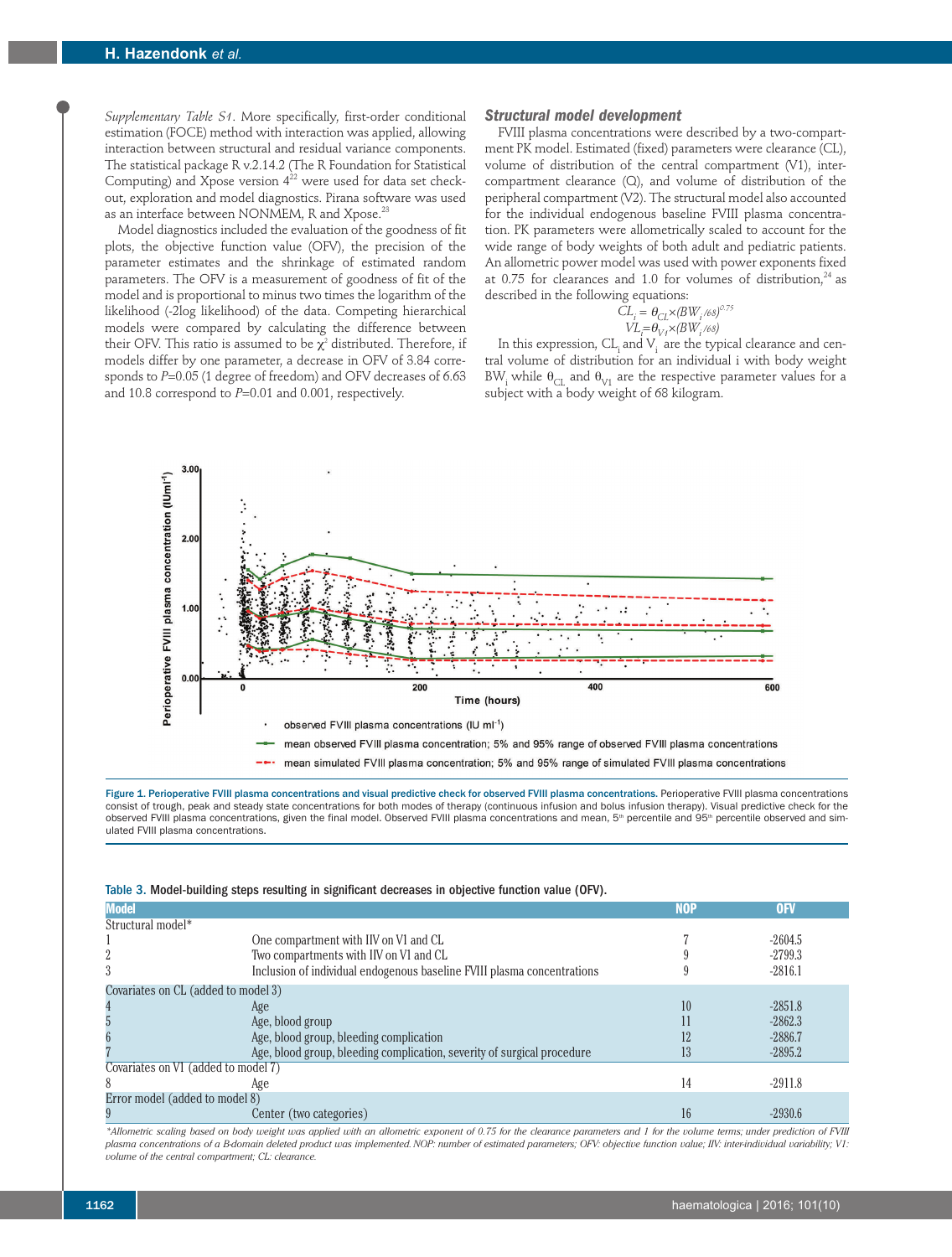The random parameters inter-individual variability (IIV) and inter-occasion variability (IOV) of the PK parameters were estimated using an exponential function according to:

## $CLi = \theta CL \times e(\eta^{n^{i+k}})$

where  $\eta_i$  and  $\kappa_i$  represent the IIV and IOV, respectively, and are assumed to be symmetrically distributed with a mean of 0 and an estimated variance of  $\omega^2$  and  $\pi^2$ . IIV and IOV were included in the model if shrinkage was less than 20%.25 The structural model also accounted for under prediction of plasma concentrations of a Bdomain deleted product (Refacto®) due to known discrepancies and influence of one-stage laboratory assays on plasma concentrations,<sup>26,27</sup> as described:

$$
C_{pred, bdp} = C_{pred} x (1 - \theta_{bdp})
$$

Where  $C_{\text{pred}, \text{bdp}}$  and  $C_{\text{pred}}$  are the predicted concentrations of the B-domain deleted product  $\binom{b}{bdp}$  and other products, respectively, and θ is the fractional decrease in concentration. Residual variability in FVIII concentration was described using a combined error model.

## *Covariate search*

After obtaining the structural model individual empirical Bayesian estimates were obtained for all PK parameters. Correlations between these parameters and patients' and surgical



## Table 4. Parameter estimates for the final model and bootstrap analysis.

|                                                     | <b>Structural model</b> |           | <b>Final model</b> |           | <b>Bootstrap analysis final model</b> |           |
|-----------------------------------------------------|-------------------------|-----------|--------------------|-----------|---------------------------------------|-----------|
| <b>Parameter</b>                                    | <b>Mean</b>             | $(\%RSE)$ | <b>Mean</b>        | $(\%RSE)$ | <b>Mean</b>                           | $(\%RSE)$ |
| Structural model                                    |                         |           |                    |           |                                       |           |
| 1 - Clearance (CL; $mL/h/68$ kg)                    | 190                     | (5)       | 150                | (8)       | 160                                   | (5)       |
| 2 - Volume of central compartment (V1; mL/68 kg)    | 3030                    | (3)       | 2810               | (4)       | 2810                                  | (3)       |
| 3 - Inter-compartmental clearance (Q; mL/h/68 kg)   | 170                     | (17)      | 160                | (20)      | 170                                   | (15)      |
| 4 - Volume of peripheral compartment (V2; mL/68 kg) | 1930                    | (12)      | 1900               | (11)      | 1890                                  | (8)       |
| B-domain deleted product                            | 0.32                    | (11)      | 0.34               | (13)      | 0.33                                  | (10)      |
| Covariate parameters                                |                         |           |                    |           |                                       |           |
| $5 - CL - Age$ (change with increasing age)         |                         |           | $-0.17$            | (22)      | $-0.16$                               | (13)      |
| 6 - CL - Blood group O (% difference)               |                         |           | 26                 | (7)       | 27                                    | (22)      |
| 7 - CL - Major surgical procedure (% difference)    |                         |           | -7                 | (6)       | $-7$                                  | (34)      |
| $8 - VI - Age$ (change with increasing age)         |                         |           | $-0.09$            | (28)      | $-0.09$                               | (18)      |
| Inter-individual variability                        |                         |           |                    |           |                                       |           |
| Clearance (% CV)                                    | 45                      | (13)      | 37                 | (14)      | 36                                    | (10)      |
| Volume of central compartment (% CV)                | 29                      | (13)      | 27                 | (14)      | 26                                    | (11)      |
| Residual variability                                |                         |           |                    |           |                                       |           |
| Additive residual error (SD; IUml <sup>1</sup> )    |                         |           |                    |           |                                       |           |
| Center $1,2,3$                                      |                         |           | 0.15               | (12)      | 0.14                                  | (9)       |
| Center 4,5                                          |                         |           | 0.05               | (28)      | 0.05                                  | (20)      |
| Proportional residual error (% CV)                  |                         |           |                    |           |                                       |           |
| Center $1,2,3$                                      |                         |           | 0.18               | (15)      | 0.18                                  | (9)       |
| Center 4,5                                          |                         |           | 0.23               | (9)       | 0.23                                  | (7)       |

*RSE: relative standard error; CL: clearance V1: volume of central compartment; Q: inter-compartmental clearance; V2: volume of peripheral compartment; CV: coefficient of variation; SD: standard deviation.*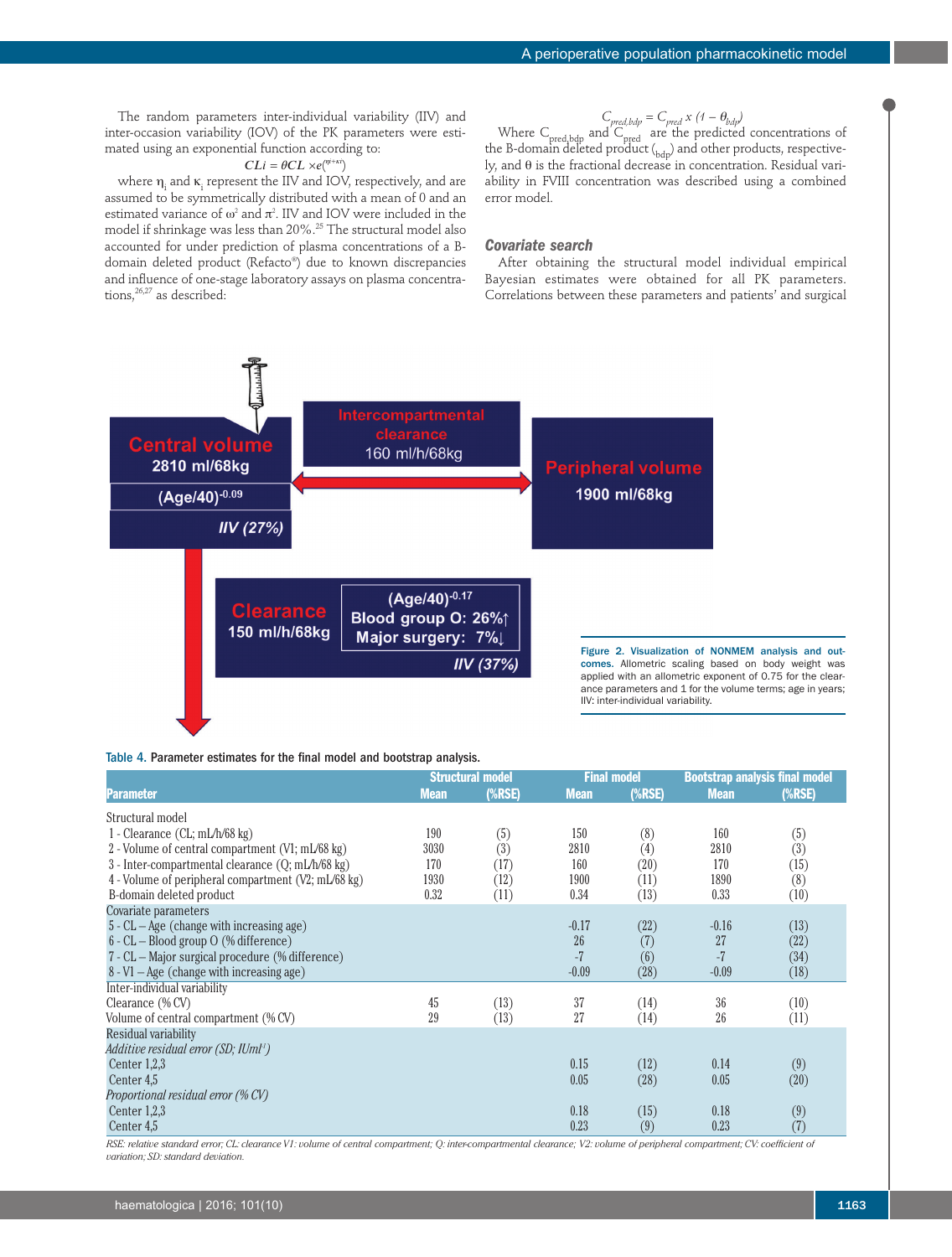characteristics, and the use of concomitant medication were explored graphically. All covariates were tested in a univariate analysis. The most clinically relevant and statistically significant covariate was retained in the model: a stepwise forward approach was used to determine clinical and statistically significant covariates with *P*<0.05. Backward elimination was performed to confirm that all included covariates in the final model were statistically significant with *P*<0.01. As the occurrence of a bleeding complication could not be related to actual FVIII plasma concentrations,<sup>9</sup> occurrence of a bleeding complication was not included in the final model. Moreover, only a limited difference in clearance was observed between patients with and without a bleeding complication (7%). Also, time dependent changes in clearance were tested during the perioperative period.

### *Final model and model evaluation*

The stability and performance of the final model was checked using an internal validation procedure *via* the bootstrap resampling technique in which 1000 bootstrap datasets were generated by random sampling with replacement.28 Visual predictive check plots obtained after Monte Carlo simulations of the study population were used to evaluate if the final model adequately described observed data.<sup>29</sup>

# **Results**

# *Patients and treatment in the perioperative setting*  Our cohort consisted of 119 hemophilia A patients

#### Table 5. Model equations describing the perioperative population PK model.

| CL             | CL (mL/h) = 150 x ((body weight / 68) <sup>0.75</sup> ) x ((age / 40) <sup>-0.17</sup> ) x (1.26 <sup>blood group</sup> ) x (0.93 <sup>severity of surgical procedure</sup> ) |
|----------------|-------------------------------------------------------------------------------------------------------------------------------------------------------------------------------|
| V1             | V1 (mL) = 2810 x (body weight / 68) x ((age / 40) <sup>-0.09</sup> )                                                                                                          |
| Q              | $Q \text{ (ml/h)} = 160 \text{ x } ((body \text{ weight} / 68)^{0.75})$                                                                                                       |
| V <sub>2</sub> | $V2 \text{ (mL)} = 1900 \text{ x} \text{ (body weight / 68)}$                                                                                                                 |

*Body weight (kilograms); Age (years); blood group equals one in case of blood group O and zero in case of blood group non O; severity of surgical procedure equals one in case of a major surgical procedure and zero in case of a minor surgical procedure.*



Figure 3. Graphical visualization of variability of the clearance and covariates. Visualization of variability of the clearance. (A) As a function of blood group O *versus* blood group non O. (B) As a function of severity of surgical procedure.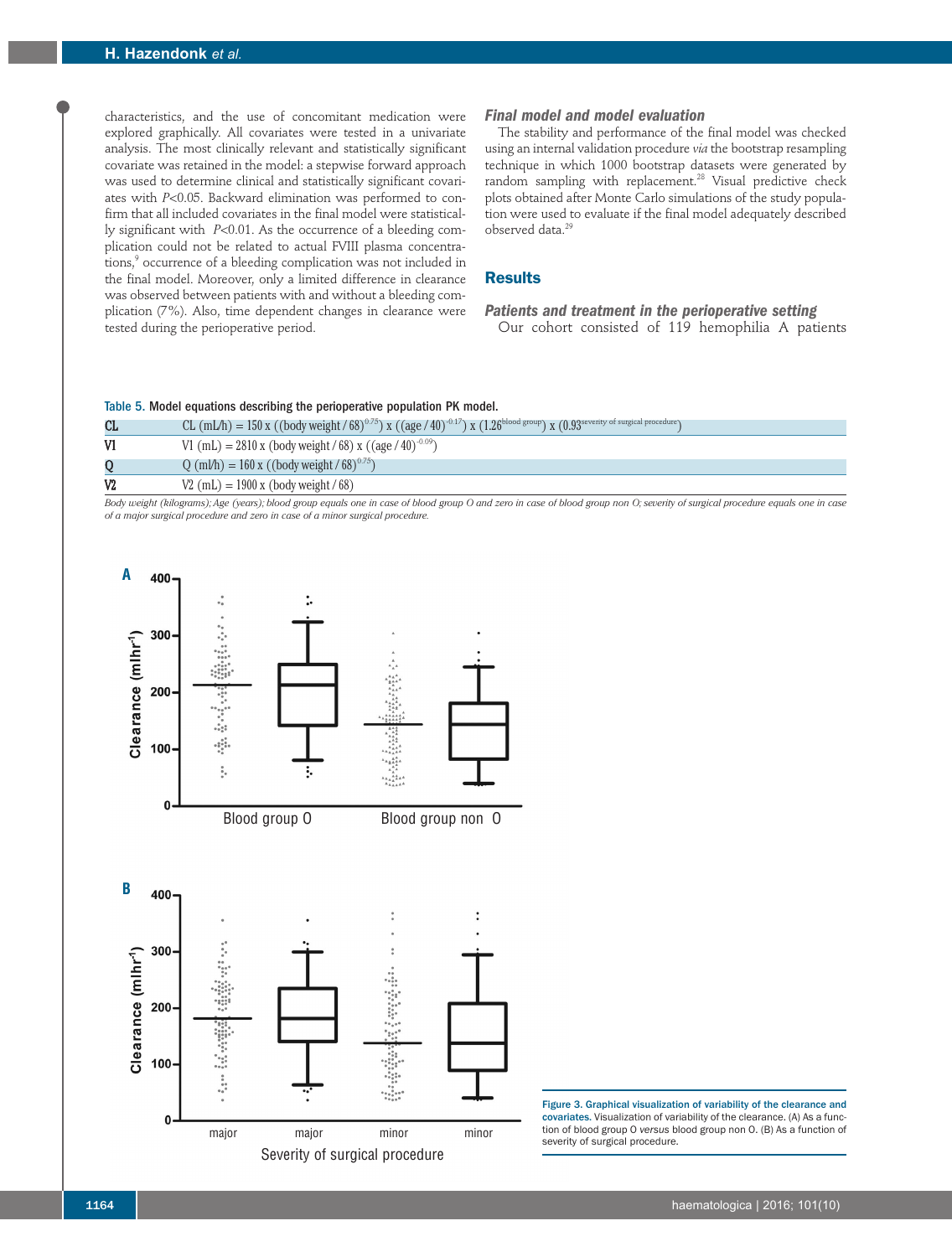undergoing a total of 198 surgical procedures, as described previously.<sup>9</sup> Patients were treated for up to two weeks after surgery according to the National Hemophilia Consensus (Table 1).3 Treatment consisted of a pre-operative bolus infusion of approximately 50 IU kg<sup>-1</sup> followed by a treatment scheme with either bolus infusions or continuous infusion therapy based on a clearance rate of 3-4 mL kg<sup>-1</sup> hour<sup>-1</sup>. General characteristics of these included patients are shown in Table 2. Seventy-five patients underwent only one surgical procedure. Half of all patients had blood group O (51%). In 3% of all surgical procedures a severe bleeding complication occurred, defined as necessity of a red blood cell transfusion (RBCT) and/or necessity of a second surgical intervention, which could not be related to FVIII plasma concentrations. In total, 1389 FVIII measurements were obtained, equally distributed on consecutive days in the perioperative setting (Figure 1). Approximately 7 samples *per* patient were taken in the perioperative period. In summary, 45% of FVIII plasma concentrations were below the target range in the first 24 hours and 75% were above the target range after six days of hospitalization (Table 1).

## *Pharmacokinetic modeling*

*Structural model development:* time profiles of FVIII plasma concentrations were best described by a two-compartment model with allometric scaling for body weight (Figure 2). By allometric scaling, all estimated PK parameters were normalized for a body weight of 68 kg. Model building steps that resulted in significant decrease of the OFV, and consequently a better fit of the model, are shown in Table 3. In the structural model, typical values for CL and V1 were 190 mL/hour/68 kg and 3030 mL/68 kg (Table 4). It was possible to estimate IIV for CL and V1, whereas estimates for IIV of Q and V2 were imprecise and accompanied by a large shrinkage of more than  $40\%$ .<sup>25</sup> Although this may suggest that there was no inter-patient variability in  $Q$  and  $\bar{V2}$ , this is due to the fact that the available data were not sufficiently informative. The IIV for CL and V1 were respectively 45% and 29%, underlining the importance of tailoring therapy to the individual. Estimation of IOV on CL and V1 resulted in high shrinkage values for both parameters (34% and 46%, respectively); consequently IOV was not included in the model. Inclusion of individual endogenous baseline FVIII plasma concentrations and inclusion of a structural underprediction of plasma concentrations using a B-domain deleted product improved the model. A proportional underprediction of 0.34 (34%) in FVIII plasma concentration was estimated for this product. The residual error was described using a combined error model.

*Covariate search:* in the univariate analysis, significant covariates of clearance were age (*P*<0.001), blood group (*P*<0.01), severity of surgical procedure (*P*<0.01), lean body mass (*P*<0.01), use of tranexamic acid and heparin (*P*<0.05), historically measured VWF antigen and activity levels (*P*<0.05). Treatment center and type of product were not significant covariates. After the step forward analysis, only age, blood group, and severity of surgical procedure were significantly associated with clearance. After the inclusion of age in the model, VWF antigen and activity levels were no longer statistically significant. Age was also associated with V1 (Table 3). Different models were used to test possible time dependent changes in clearance during the perioperative period; however, no



Figure 4. Clearance of FVIII in major and minor surgical procedures after stratification for age. *Post hoc* estimates of FVIII clearance, normalized for total body weight, and stratified for age (<4 years or >4 years) were categorized according to severity of surgical procedure. \*A Spearman's correlation test was performed to test for clearance differences between major and minor surgical procedures. The median age of children included in the study was used as cut-off value for analysis. This was supported by results of Figure 5A.

differences were observed. Differences in residual error were detected for the different centers.

In the final model, IIV of CL decreased from 45% towards 37% after inclusion of these covariates. IIV of V1 decreased from 29% to 27%. The PK parameter estimates of the final model are presented in Table 4. Typical PK parameter estimates were described with the equations presented in Table 5.

According to the equation, clearance was 214, 169, 150 and 142 mL/h/68 kg for a typical patient (with blood group non-O undergoing a minor surgical procedure) with an age of 5, 20, 40 and 55 years, respectively. In case of a major surgical procedure, a small decrease in CL was observed of 7% (Table 4). Interestingly, individual *post hoc* clearances were higher in patients with a major surgical procedure (Figure 3B). This was, however, explained by collinearity between covariates; older patients underwent more major surgical procedures (Figure 4). Clearance increased by 26% in patients with blood group O. CL and elimination half-life are depicted as functions of age and body weight in Figure 5.

The adequacy of the derived final model is shown in Figure 6. Population and individually predicted concentrations for all patients were plotted against the measured concentrations in Figure 6. A good agreement was observed between FVIII concentrations predicted by the model and those assessed by laboratory measurements. Overall, standardized weighted residuals revealed a random distribution around zero, within a range of  $-2$  to  $+2$ , indicative of an unbiased estimation (Figure 6C).

*Model evaluation:* a good agreement was found between parameter estimates of the final model and parameter estimates of the bootstrap analysis (Table 4). A visual predic-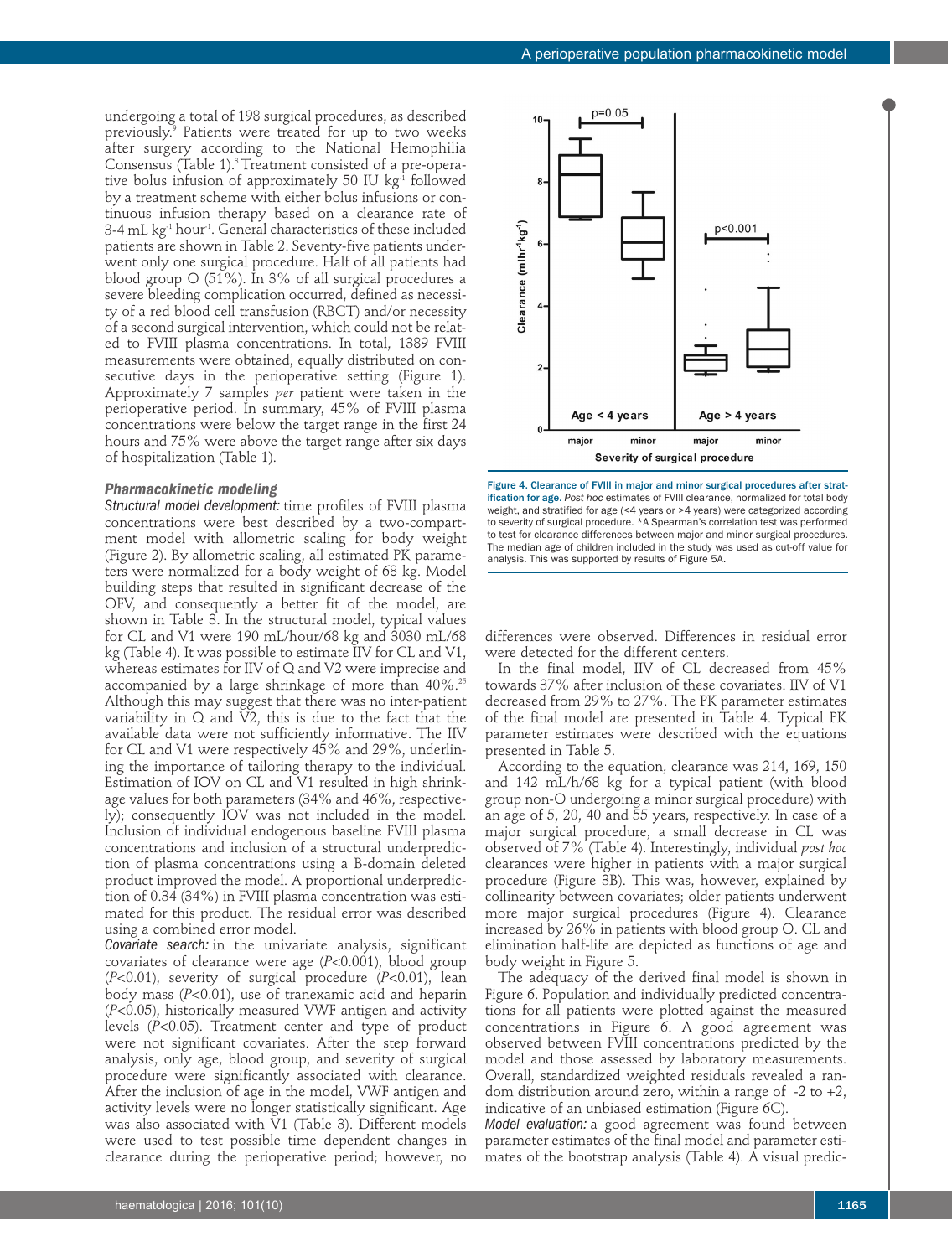

Figure 5. Clearance and elimination half-life as functions of age and body weight. (A) Clearance of FVIII, normalized for total body weight, as a function of age. (B) Clearance of FVIII as a function of body weight. (C) The elimination half-life of FVIII as a function of age. (D) The elimination half-life of FVIII as a function of body weight. Eta shrinkage was 10% and 20%, respectively, for the estimates of inter-individual variability of clearance and volume of the central compartment.

tive check was conducted by 1000 simulations based on the final model (Figure 1). It confirmed adequateness of the model, as 7% of the measured concentrations were calculated above the 95<sup>th</sup> percentile of the simulated concentrations and 9% of the measured concentrations were found to be below the  $5<sup>th</sup>$  percentile of the simulated concentrations.

## **Discussion**

In this study, a population PK model was constructed describing the perioperative PK of several FVIII concentrates in current use. The majority of these factor VIII concentrates were FVIII recombinant products (77% of surgical procedures), of which 14% were a B-domain deleted FVIII concentrate, as well as plasma-derived FVIII concentrates (23% of surgical procedures). In the population PK model, a difference in results due to the B-domain deleted FVIII concentrate (Refacto AF®) was accounted for. No other differences were observed between products. As this difference is incorporated into the population PK model, this perioperative FVIII population PK model can be used for all described FVIII concentrates. The developed model will facilitate Bayesian adaptive dosing, allowing individualization of FVIII dosing during the entire perioperative period. So far, only a few studies have reported application of PK-guided dosing during the perioperative period. Unfortunately, in all these studies, only the FVIII loading dose was based on an individual PK-profile obtained several days before surgery.<sup>30-35</sup> Iterative perioperative FVIII dosing-adjustments after first loading dose

could not be performed as there was no population PK model. The perioperative population PK model presented here will now make Bayesian adaptive dosing in this setting possible. Moreover, it will consider all important patients' characteristics associated with clearance in the surgical setting.

The model presented here consists of a two-compartment model with allometric scaling of the PK parameters according to body weight. Both increasing age and increased severity of surgical procedure were overall significantly associated with a lower FVIII clearance, although individual clearance rates showed that patients with a major surgical procedure did demonstrate higher clearance rates. This contradiction may be due to the fact that included covariates in the PK model were confounders, e.g. older patients with a decreased CL of FVIII concentrate underwent major surgical procedures more often than younger patients. Also, increased consumption of concentrates due to blood loss and activation of coagulation are other possible modifying factors. In addition, blood group O was associated with higher FVIII clearance, which will be discussed in the following sections. Although it should be underlined that this population PK model represents an important development, it is important to realize that it does not account for pharmacodynamic outcome measures, as the occurrence of a bleeding complication could not be related to actual FVIII plasma concentrations due to scarcity of FVIII plasma concentrations during an acute bleeding event.

As in most resource rich countries, current perioperative replacement therapy in hemophilia A in the Netherlands consists of a FVIII loading dose followed by either contin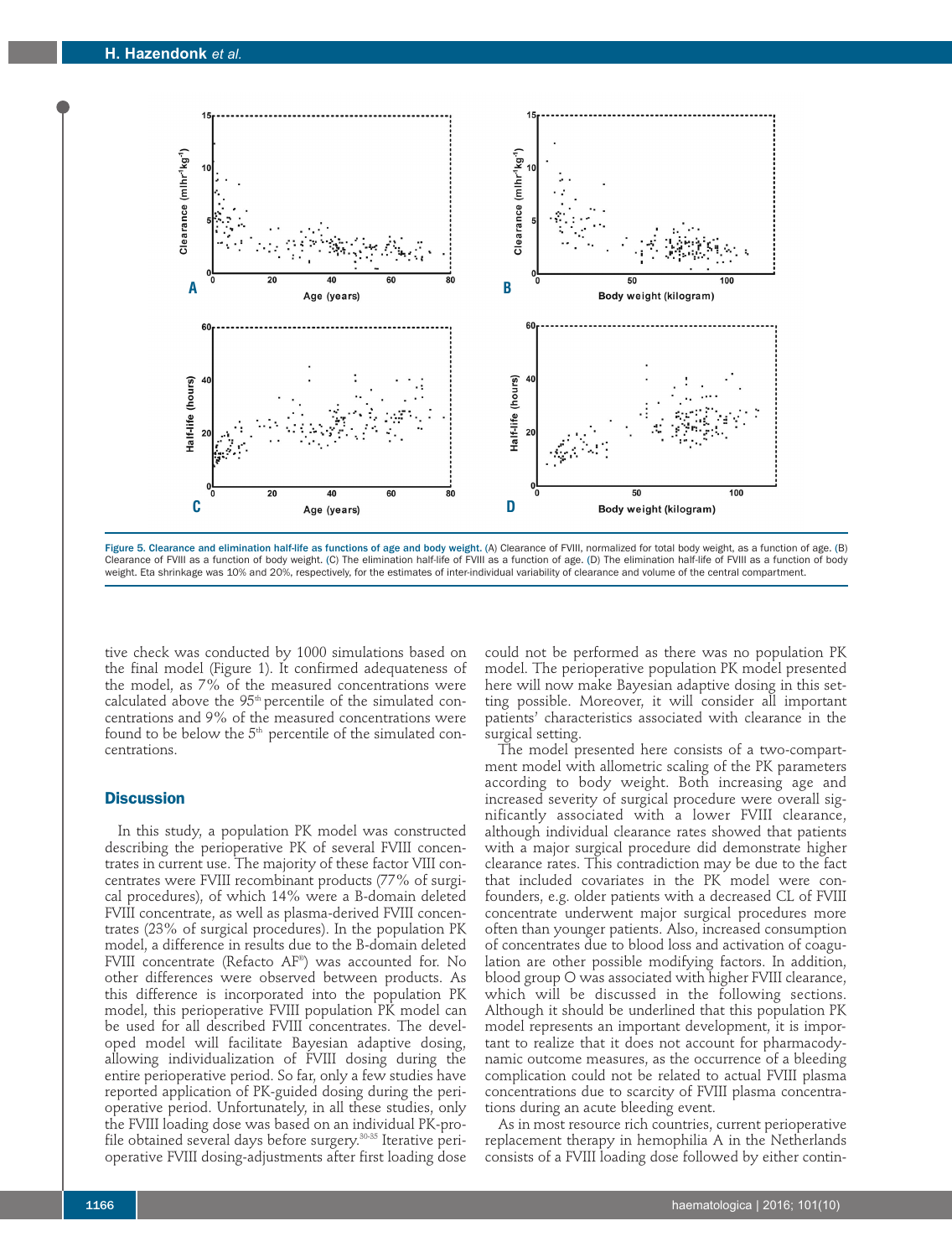uous FVIII infusion or treatment with FVIII bolus infusions while targeting predefined peak and trough FVIII plasma concentrations, as stated in the National Hemophilia Consensus.3 The retrospective study performed to collect data for this PK model has been described earlier.<sup>9</sup> Results show the challenges of current perioperative dosing of FVIII replacement therapy in daily clinical practice when targeting prescribed FVIII plasma concentrations, as significant underdosing and overdosing were demonstrated. Moreover, it underlines the necessity of alternative more individualized dosing strategies in the perioperative setting; this is possible when PK-guided dosing based on a population PK model is applied.

PK-guided dosing based on population PK models has mainly been studied in the long-term prophylactic setting. However, in order to apply Bayesian adaptive dosing, it is necessary to utilize a population PK model appropriate for the individual patient and the specific setting concerned. In analyses preceding the construction of this perioperative population PK model, it was confirmed that the mean estimated PK parameters for prophylactic dosing, as reported by Björkman et al.,<sup>12</sup> did not reliably predict observed perioperative FVIII plasma concentrations. Using the prophylactic model, calculations showed an underprediction of perioperative FVIII concentrations of less than  $1.00$  IUm $l<sup>-1</sup>$  as well as an overprediction of FVIII concentrations of more than 1.00 IUml<sup>1</sup>. In other words, actual FVIII plasma concentrations were respectively higher and lower than those predicted by a prophylactic population PK model (*data not shown*). Therefore, it was concluded that prophylactic population PK models can not be applied in the perioperative setting. Use of the prophylactic model in this setting would generate a bias of predicted perioperative FVIII plasma concentrations.

In the prophylactic setting, a similarly constructed population PK model has already been applied.<sup>12</sup> CL, V1 and Q were actually in accordance when a comparison was made between perioperative and prophylactic PK population model (CL: 150 *vs.* 222 mL/h/68 kg; V1: 2810 *vs.* 3520 mL/68 kg; and Q: 160 *vs.* 256 mL/h/68 kg, respectively). However, in the present perioperative model, a value of 1880 mL/68 kg was found for V2 in contrast to a value of 240 mL/68 kg found in the prophylactic situation, suggesting a rapid redistribution of FVIII concentrate following intravenous administration.12 Due to increased V2, calculated distribution half-life and elimination half-life are significantly larger (as half-life is a derivative of the distribution volume) in the perioperative setting in comparison with the prophylactic state (4 hours and 25 hours *vs.* 0.6 hours and 12 hours, respectively). These calculated halflifes are in accordance with previously described half-life observed immediately after surgery and half-life observed at steady state of 10 surgical patients described with a surgical model (9.6 and 17.8 hours, respectively) in comparison to 10 surgical patients described with an estimated half-life of 10.1 hours described with a non-surgical model.15 Unfortunately, the rapid redistribution was not quantifiable, due to minimal data of laboratory assessment after infusion. Previously, it has been suggested that V2 may reflect the FVIII distribution into extravascular spaces or within an intravascular compartment, more specifically as a reflection of adhesion to the vessel wall, or that it may reflect the process of a rapid initial elimination.<sup>36,37</sup> We hypothesized that an extra intravascular component resulting in a large V2 may be the result of





the high affinity and stoichiometry of FVIII to VWF,<sup>38</sup> combined with the significant increase of VWF after surgery due to inflicted endothelial damage and its role in the acute phase reaction.39 In addition, Deitcher *et al*. have shown that volume of distribution increases after desmopressin administration, which, of course, results in an overall increase in VWF levels.<sup>41</sup>

Moreover, we believe that VWF may play a crucial role in the perioperative setting with regard to FVIII PK parameters, as previous studies have demonstrated a clear association between VWF plasma concentrations and FVIII halflife.41,42 This is not surprising, as VWF protects FVIII against proteolytic degradation by expression of ABH antigens on N-linked glycans and the uptake of the copper-binding protein ceruloplasmin.<sup>43,44</sup> In addition, it has been shown that, in healthy individuals undergoing orthopedic surgery, VWF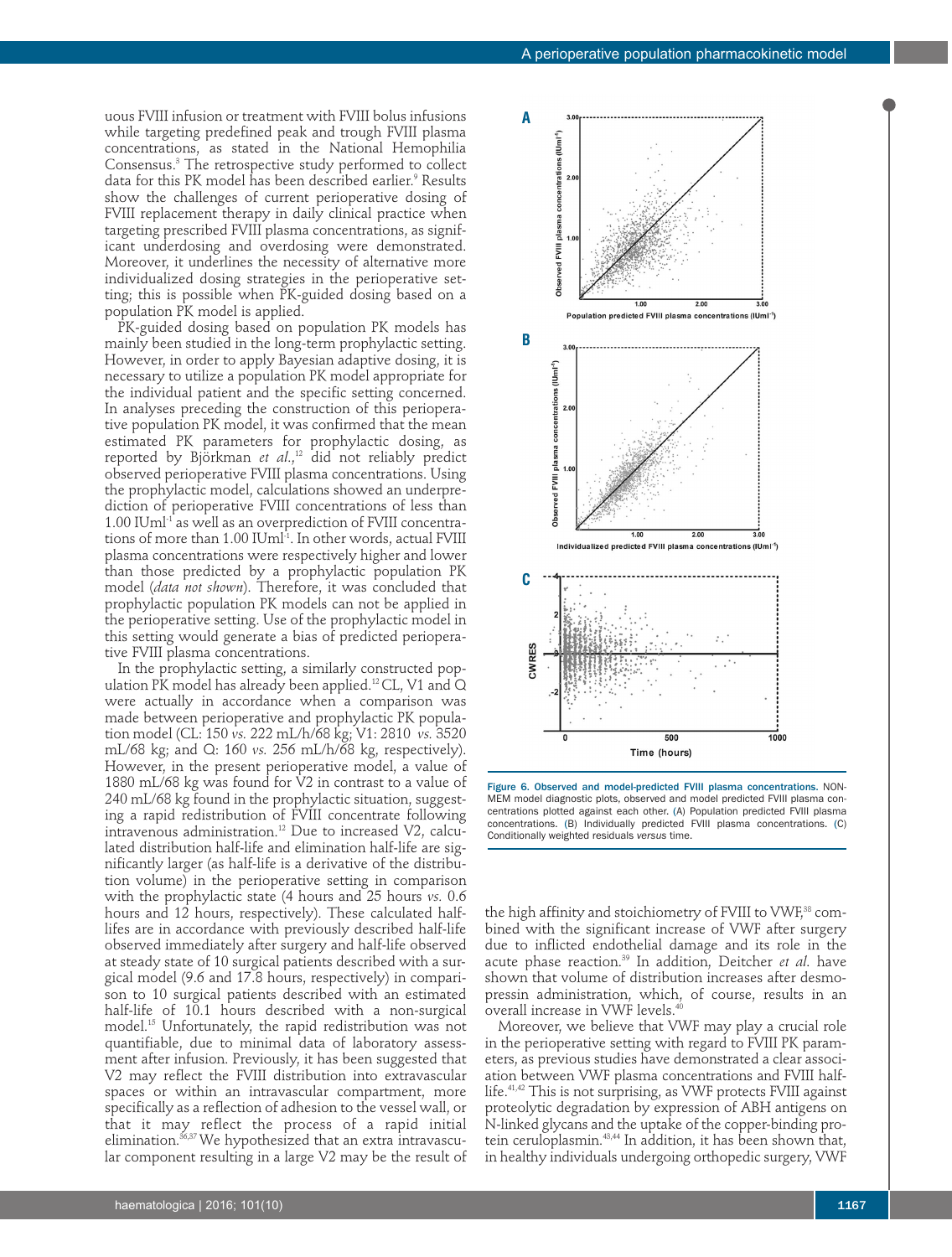decreases significantly intraoperatively and rises immediately after surgery.<sup>39</sup> Therefore, we suspected a time-dependent FVIII clearance in the presented PK model, with an increased clearance during the surgical procedure itself and a decrease in clearance directly after surgery. However, no time-dependent clearance could be established. Unfortunately, it was not possible to investigate the role of VWF plasma concentrations in our analyses in more detail, as VWF measurements are currently not routine practice in the perioperative setting and only historically measured VWF plasma concentrations were available in half of the study population. However, a 26% higher clearance rate was observed in blood group O patients in the perioperative setting, underlining the potential importance of measurement of VWF plasma concentrations in the perioperative setting if PK-guided dosing is implemented. This is supported by earlier reports that blood group O patients have around 25% lower VWF levels in comparison to patients with blood group non-O.<sup>43</sup> Strikingly, this effect of blood group on clearance was not significant in the prophylactic population PK model as shown by Björkman *et al*. <sup>12</sup> However, we are not informed if VWF levels were available for those analyses. In contrast, higher VWF levels may also help explain the unexpected overall lower clearance found in patients undergoing major surgical procedures. The ongoing prospective randomized controlled "OPTI-CLOT" trial (RCT) (described in more detail elsewhere)<sup>45</sup> will provide, among other things, an insight into the pathophysiology of VWF in hemophilia patients during the perioperative setting, and the relationship between VWF levels and estimates of FVIII PK parameters. These data will further validate the perioperative PK population model presented here, refining its applicability, and further defining the influence of possible modifying factors of PK parameters. Moreover, extending this population PK model, in combination with extended half-life (EHL) products in the near future could be of great value. However, first of all, studies are needed to document in detail associations between clearance of current FVIII products and EHL products within individuals.

Clinically, in the perioperative setting, adaptive Bayesian dosing can be used to optimize and individualize dosing in order to obtain desired target FVIII plasma concentrations with increased certainty. Bayesian analysis combines individual PK data with information from an available population PK model. Such a population PK model is constructed from PK data of many individuals, and not only embodies defined patients' characteristics known to influence clearance and other PK parameters, but also as yet unidentified patients' characteristics which cannot be quantified. Individual patient information that is entered into the model must include dose and time point of factor concentrate administration, as well as the FVIII plasma concentrations achieved. Incorporation of the patient's body weight, blood group, age and severity of surgical procedure will improve estimation of the individual clearance of factor concentrate. In clinical practice, individual clearance and other PK parameter estimates can be made by a clinical pharmacologist experienced in this methodology and iteratively updated, leading to calcu-lated dose adjustments. We are currently planning to develop a PK tool to implement this perioperative population PK model in daily clinical practice. The first dose of FVIII concentrate, still in steady state, will be based on individual PK parameters deducted from an individual PK profile constructed according to the prophylactic population PK model. As we were not able to demonstrate timedependent changes in PK parameters during the perioperative setting, the perioperative population PK model described here can be applied to the complete perioperative period with varying target FVIII plasma concentrations, as described by National Guidelines.

In conclusion, we have constructed a perioperative population PK model facilitating iterative dose-adjustments by Bayesian analysis. We believe this model will prove its value as it will lead to optimization of current dosing strategies by reducing underdosing and overdosing, and, therefore, both a decrease of bleeding risk and an expected overall reduction of factor concentrate consumption with a subsequent reduction in costs.

#### *Acknowledgments*

*This study is part of the "OPTI-CLOT" research program (Patient tailOred PharmacokineTIc-guided dosing of CLOTting factor concentrate in bleeding disorders)", an (inter)national multicenter study aiming to implement PK-guided dosing of clotting factor replacement therapy by initiating studies to prove the implications of PK-guided dosing, to construct perioperative and prophylactic PK population models and to evaluate the cost-effectiveness of a PK-guided approach. A complete list of the members of the OPTI-CLOT research program appears in the Online Supplementary Appendix.*

### **References**

- 1. Fijnvandraat K, Cnossen MH, Leebeek FW, Peters M. Diagnosis and management of haemophilia. BMJ. 2012;344:e2707.
- 2. Collins PW, Blanchette VS, Fischer K, et al. Break-through bleeding in relation to predicted factor VIII levels in patients receiving prophylactic treatment for severe hemophilia A. J Thromb Haemost. 2009;7(3): *4*13-420.
- 3. Leebeek FWG, Mauser-Bunschoten EP, Editors. [Richtlijn Diagnostiek en behandeling van hemofilie en aanverwante hemostasestoornissen]. Communications BV. 2009;1-197.
- 4. Johnson KA, Zhou ZY. Costs of care in hemophilia and possible implications of health care reform. Hematology Am Soc Hematol Educ Program. 2011;2011:413- 418.
- 5. Schramm W, Berger K. Economics of prophylactic treatment. Haemophilia. 2003;9 Suppl 1:111-115; dicussion 116.
- 6. Feldman BM, Aledort L, Bullinger M, et al. The economics of haemophilia prophylaxis: governmental and insurer perspectives. Proceedings of the Second International Prophylaxis Study Group (IPSG) symposium. Haemophilia. 2007;13(6):745-749.
- 7. Nederlandse Zorgautoriteit. [Onderzoek naar de toegankelijkheid en betaalbaarheid van geneesmiddelen in de medisch special-

istische zorg]. Available from: https://www.nza.nl/publicaties/1048188/ Onderzoeksrapport\_\_Toegankelijkheid\_en \_betaalbaarheid\_van\_geneesmiddelen\_in\_ de\_medisch\_specialistis, 29-06-2015:1-110.

- 8. Traore AN, Chan AK, Webert KE, et al. First analysis of 10-year trends in national factor concentrates usage in haemophilia: data from CHARMS, the Canadian Hemophilia Assessment and Resource Management System. Haemophilia. 2014; 20(4):e251-259.
- 9. Hazendonk HC, Lock J, Mathot RA, et al. Perioperative treatment of hemophilia A patients: blood group O patients are at risk of bleeding complications. J Thromb Haemost. 2016;14(3):468-478.